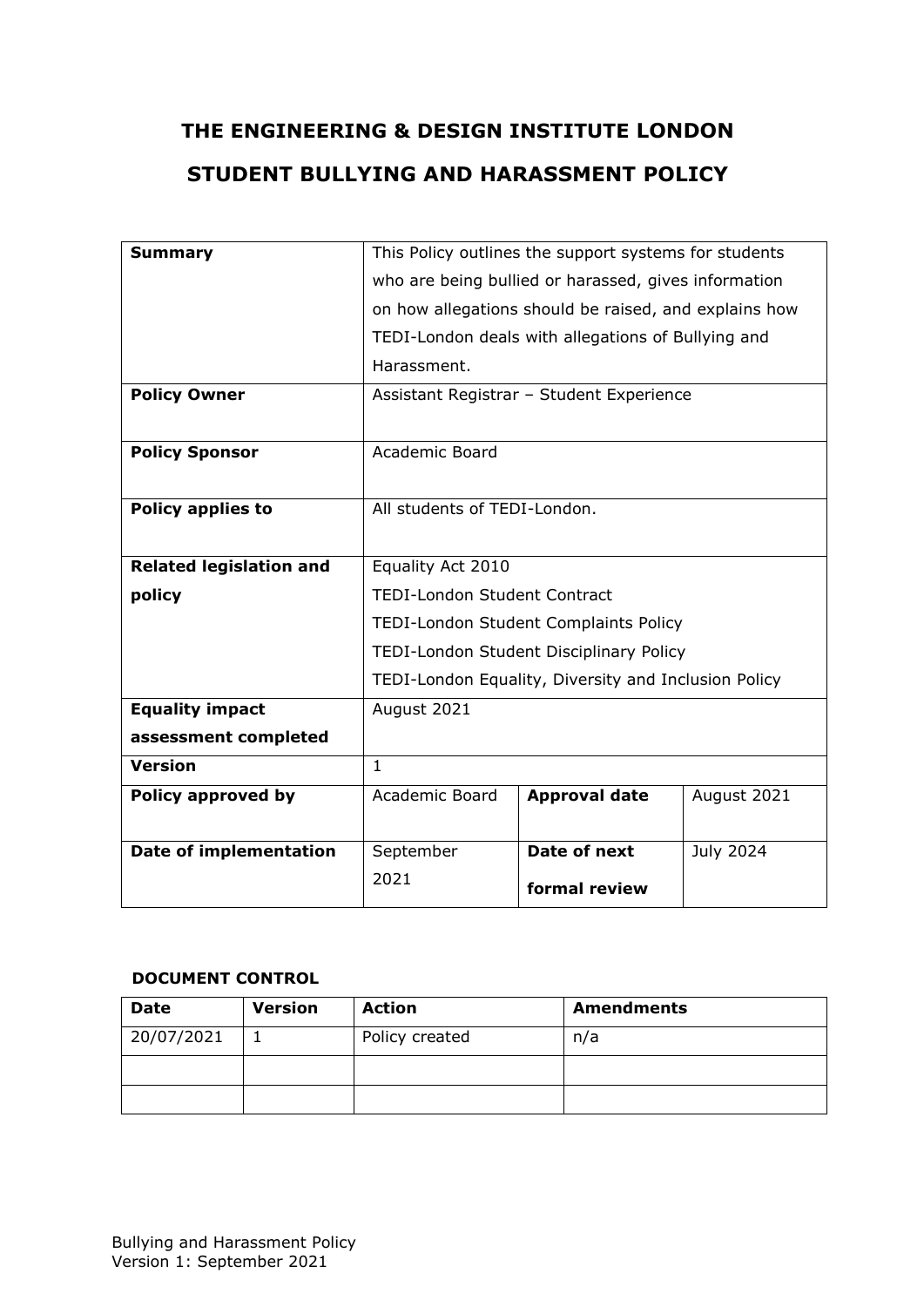#### **Contents**

| 1. |                                                                          |  |
|----|--------------------------------------------------------------------------|--|
| 2. |                                                                          |  |
| 3. |                                                                          |  |
| 4. |                                                                          |  |
| 5. |                                                                          |  |
| 6. |                                                                          |  |
| 7. |                                                                          |  |
| 8. |                                                                          |  |
|    |                                                                          |  |
| 9. |                                                                          |  |
|    |                                                                          |  |
|    |                                                                          |  |
|    |                                                                          |  |
|    |                                                                          |  |
|    |                                                                          |  |
|    | 14. WHAT IF YOU ARE ACCUSED OF BULLYING, HARASSMENT OR VICTIMISATION? 11 |  |
|    | 15. WHAT HAPPENS IF A COMPLAINT HAS BEEN MADE VEXATIOUSLY?  12           |  |
|    |                                                                          |  |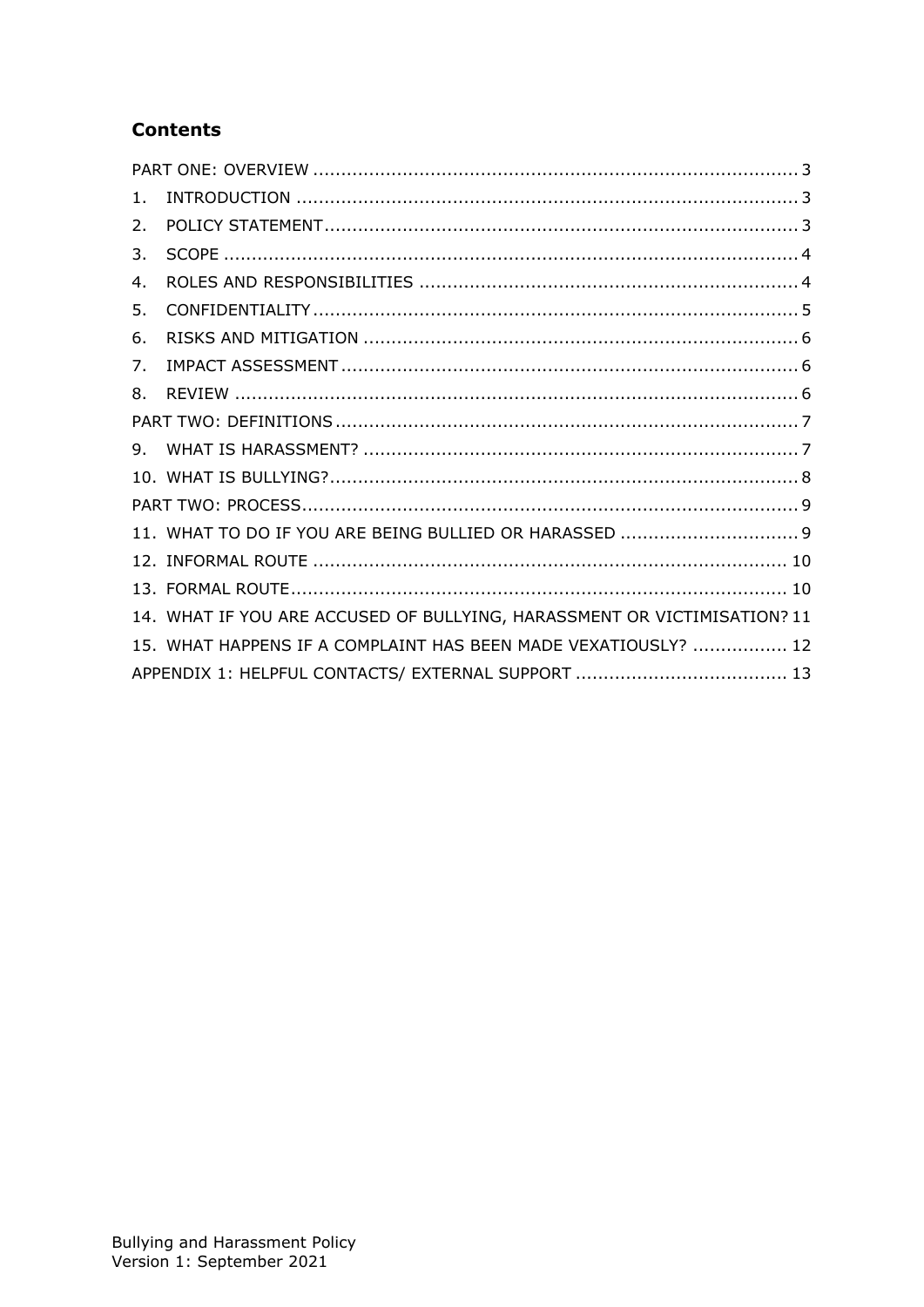#### <span id="page-2-0"></span>**PART ONE: OVERVIEW**

#### <span id="page-2-1"></span>**1. INTRODUCTION**

- 1.1. The Engineering & Design Institute London (TEDI-London) aims to operate an enabling environment where all students feel safe, respected, and can challenge inappropriate behaviours wherever they occur.
- 1.2. We aim to maintain transparent and robust mechanisms that allow students to raise concerns over harassment and bullying.
- 1.3. Our culture is based upon mutual respect, trust, and empowerment. Students should be able to study in a safe environment free from harassment, bullying or victimisation. This aligns with our values of being inclusive and working with integrity.
- 1.4. This policy promotes respectful treatment of students by staff and fellow students to protect them from bullying and harassment during their time at TEDI-London.
- 1.5. TEDI-London aims to ensure that cases of bullying and harassment are dealt with in a transparent, constructive, and consistent way, in accordance with the process outlined in this document.

#### <span id="page-2-2"></span>**2. POLICY STATEMENT**

- 2.1. TEDI-London is committed to providing an inclusive environment. We have zero tolerance for bullying, discrimination, and harassment.
- 2.2. Our culture is based upon mutual respect, trust, and empowerment. We all have a responsibility to create and nurture an environment for work and study which is free from harassment, bullying, discrimination – unlawful or otherwise, and to protect staff and students from victimisation.
- 2.3. We encourage students to raise any concerns they may have about harassment, discrimination, or bullying. However, it is important to distinguish such incidents from other behaviour for example vigorous academic debate or where concerns are raised about your attendance and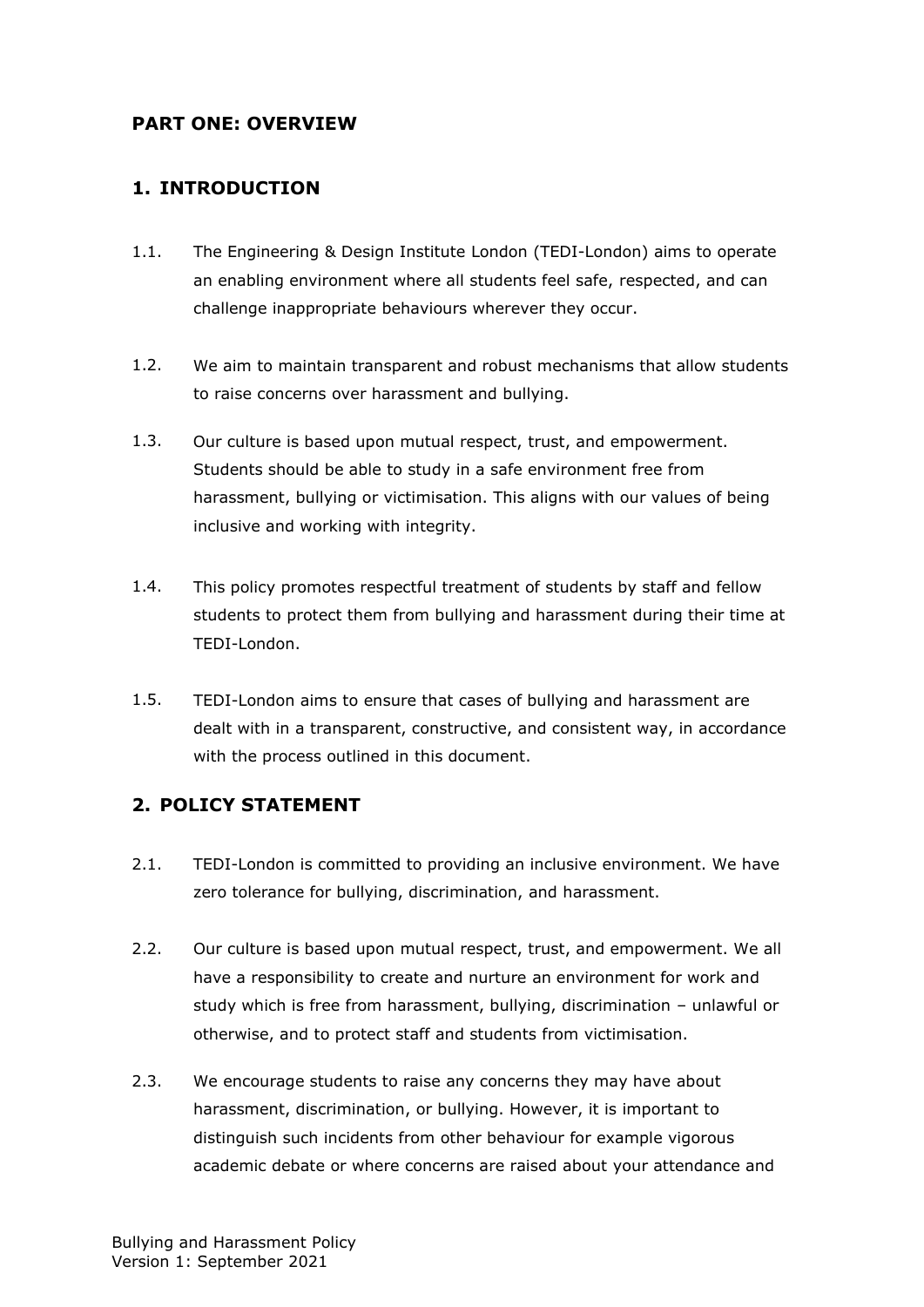academic performance.

- 2.4. Academic staff will raise any performance or conduct issues with you where improvement is needed. They will do this in a reasonable manner, designed to support and encourage you. Feedback given will be constructive.
- 2.5. We demonstrate our commitment to diversity and inclusion, and harassment and bullying by providing:
	- − training and learning for staff face to face or online
	- − clear values and associated ways of working and studying to support our developing culture
	- − appropriate routes for staff and students to ensure their concerns are adequately addressed.

# <span id="page-3-0"></span>**3. SCOPE**

- 3.1. This policy applies to all students of TEDI-London. You agree to adhere to this policy upon signing your student contract.
- 3.2. This Policy should be used if you (the student) consider that you have been bullied or harassed by:
	- A member of staff
	- A student
	- A third party (such as a contractor or visiting lecturer/speaker)
- 3.3. This policy can also be applied to the way in which students behave towards fellow students and staff at TEDI-London related social occasions and online through social media networks.

## <span id="page-3-1"></span>**4. ROLES AND RESPONSIBILITIES**

- 4.1. All TEDI-London staff and students have a responsibility to:
	- − ensure they comply with this policy
	- − take a request to amend behaviour seriously and to respond courteously
	- − not participate in, encourage, condone, or stand by if harassment, bullying or victimisation of others is taking place, and
	- − challenge inappropriate behaviour.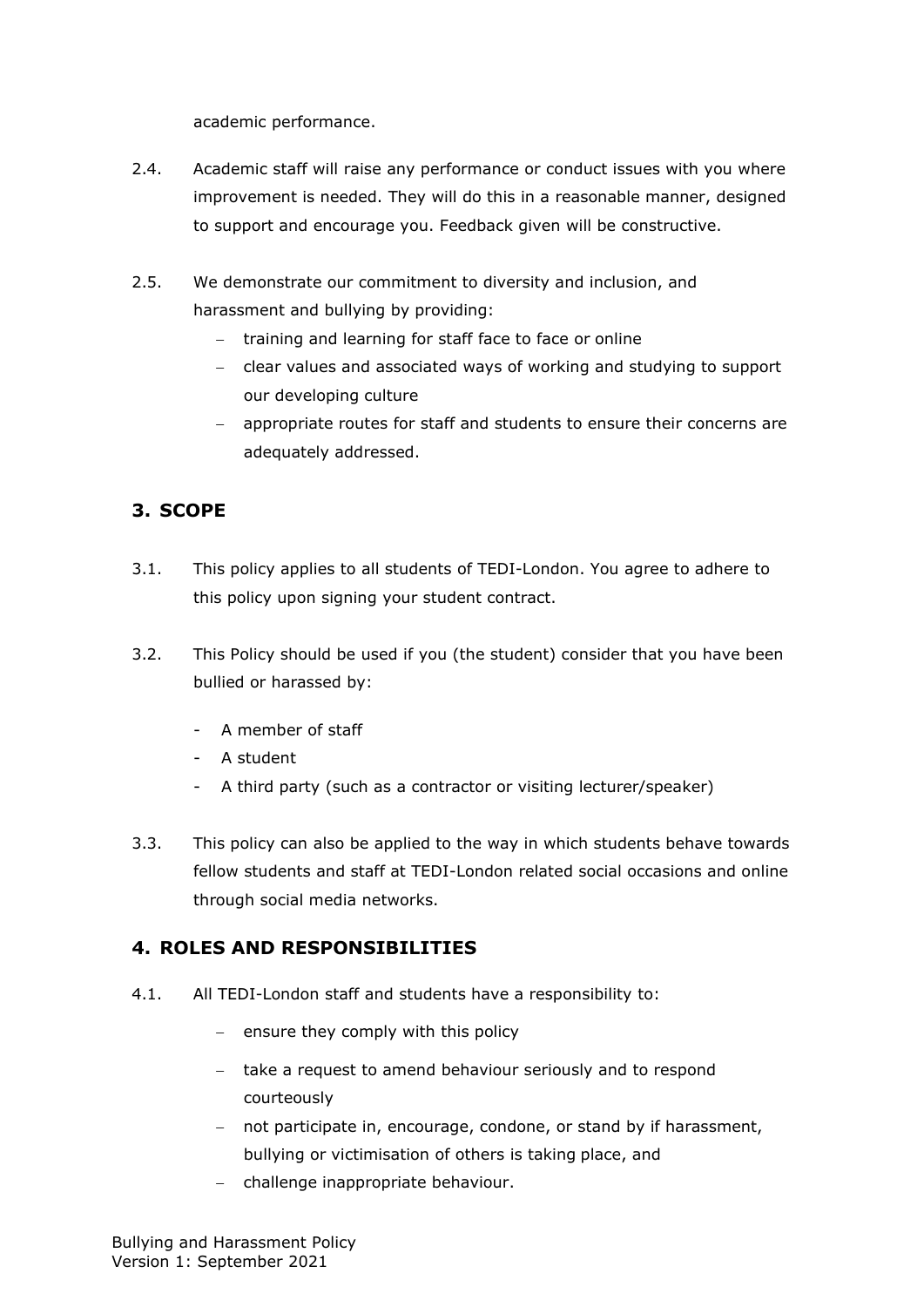- 4.2. Where a complaint of bullying or harassment is made by a student against a member of staff the matter will also be referred to the People Team where appropriate.
- 4.3. It is normally expected that a student who is experiencing bullying or harassment will raise a complaint themselves. However, where another student or member of staff becomes aware of bullying or harassment, they may raise a complaint. It does not matter that the person raising the complaint is not the person being bullied or harassed.
- 4.4. The Assistant Registrar Student Experience is responsible for ensuring the currency and application of this policy.

# <span id="page-4-0"></span>**5. CONFIDENTIALITY**

- 5.1. Informal discussions as well as formal investigations will be kept confidential, although it will be necessary to share the information with certain parties who are directly involved such as the person against whom the complaint has been made and those interviewed as part of an investigation.
- 5.2. We have a duty to protect the confidentiality of all TEDI-London students and staff and therefore may not be able to release full information about outcomes of investigations with you, due to reasons of confidentiality.
- 5.3. We reserve the right to take forward an issue formally as an organisation if we deem it to be necessary to continue to foster a good work and study environment even if you have decided not to make a formal complaint.
- 5.4. We may be required to consult the police in cases of physical assaults or behaviour which may constitute a criminal offence.
- 5.5. Individuals who consider they are subject to inappropriate behaviour may seek advice from the Student Hub or other source of advice. You should not engage in gossip with other students or staff, as this may prejudice any future investigation and/or maintain good working relationships moving forward impossible.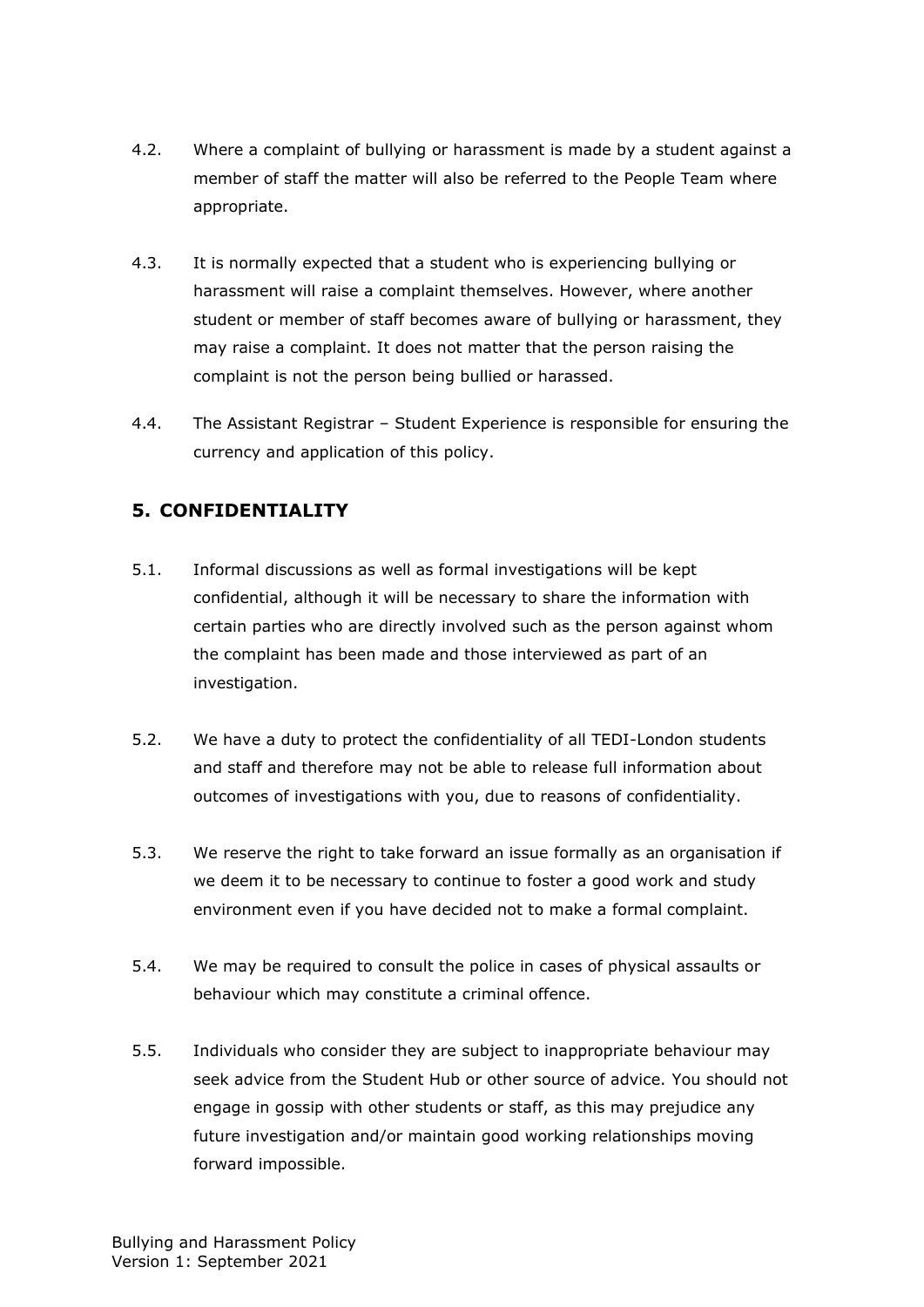- 5.6. We will collate information on the number of informal and formal complaints of bullying or harassment we receive and the outcomes for management purposes including continuous improvement in our approach.
- 5.7. You will be supported if you make a complaint about behaviour taking place towards someone else that you are aware of and may have observed and will not be victimised or suffer a detriment in doing so.

#### <span id="page-5-0"></span>**6. RISKS AND MITIGATION**

- 6.1. We will provide training on themes relating to equality, diversity, and inclusion as part of induction for all staff and students as well as ongoing briefings and updates.
- 6.2. Training will also mitigate the potential legal and reputational risks that could arise from cases of bullying, harassment and victimisation occurring and not being dealt with appropriately.

## <span id="page-5-1"></span>**7. IMPACT ASSESSMENT**

7.1. This policy has been assessed as having a potentially high impact for students and employees – both those with protected characteristics defined in the Equality Act 2010 and without.

## <span id="page-5-2"></span>**8. REVIEW**

8.1. This policy will be reviewed every three years as well as when feedback is received in relation to the practical application of this policy.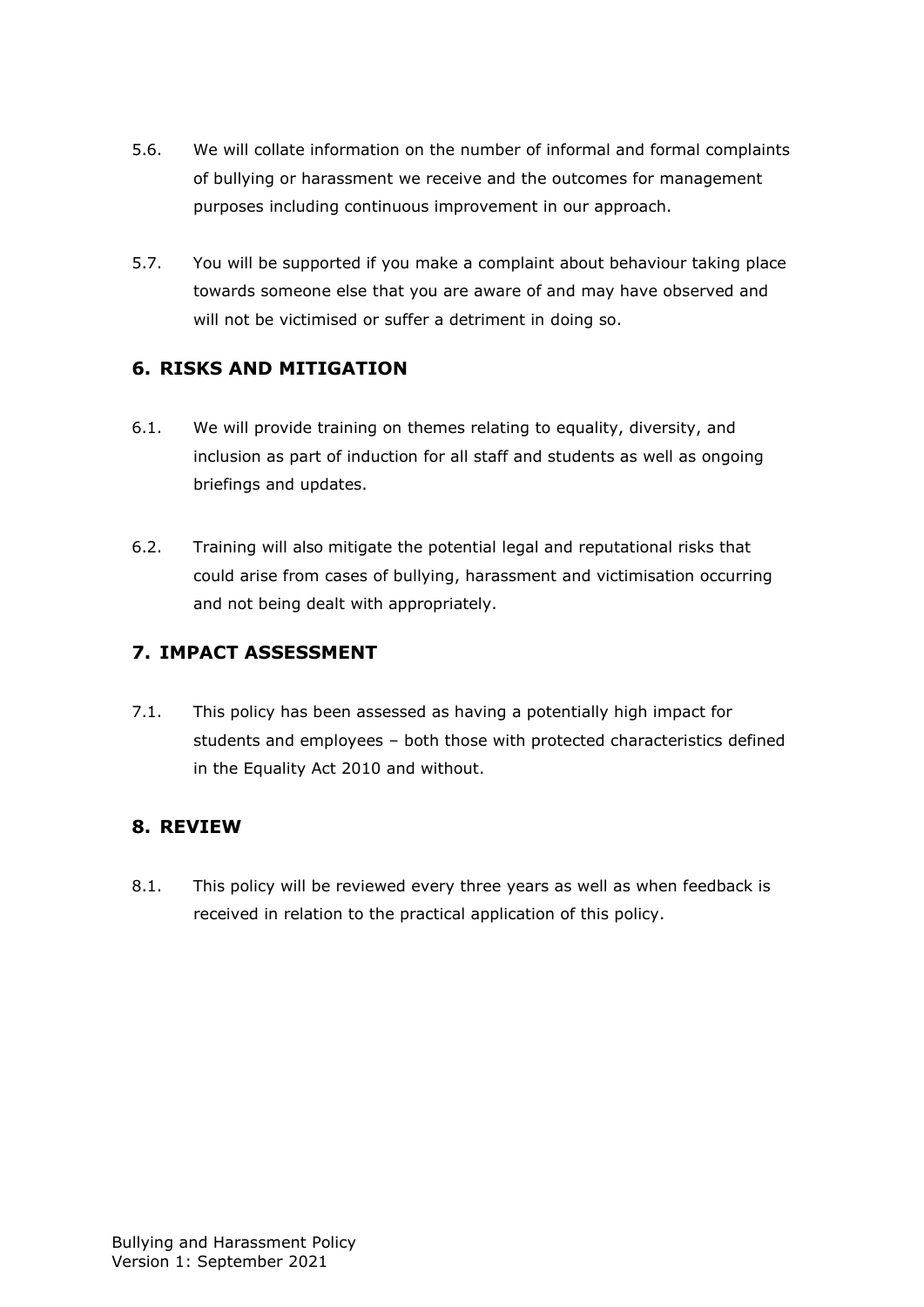#### <span id="page-6-0"></span>**PART TWO: DEFINITIONS**

#### <span id="page-6-1"></span>**9. WHAT IS HARASSMENT?**

- 9.1. Harassment is any unwanted physical, verbal, or non-verbal conduct that has the purpose or effect of violating a person's dignity or creating an intimidating, hostile, degrading, humiliating or offensive environment for them. A single incident can amount to harassment.
- 9.2. It also includes treating someone less favourably because they have submitted or refused to submit to such behaviour in the past.
- 9.3. Unlawful harassment may involve conduct of a sexual nature (sexual harassment), or it may be related to age, disability, gender reassignment, marital or civil partner status, pregnancy or maternity, race, colour, nationality, ethnic or national origin, religion or belief, sex, or sexual orientation. Harassment is unacceptable even if it does not fall within any of these categories.
- 9.4. Harassment may include, for example:
	- unwanted physical conduct or "horseplay", including touching, pinching, pushing, and grabbing
	- − continued suggestions for social activity after it has been made clear that such suggestions are unwelcome
	- sending or displaying material that is pornographic or that some people may find offensive (including e-mails, text messages, video clips and images sent by mobile phone or posted on the internet)
	- unwelcome sexual advances or suggestive behaviour (which the harasser may perceive as harmless)
	- − racist, sexist, homophobic or ageist jokes, or derogatory or stereotypical remarks about an ethnic or religious group or gender
	- − outing or threatening to out someone as gay or lesbian
	- − offensive e-mails, text messages or social media content; or
	- mocking, mimicking, or belittling a person's disability.
- 9.5. A person may be harassed even if they were not the intended "target". For example, a person may be harassed by racist jokes about a different ethnic group if the jokes create an offensive environment.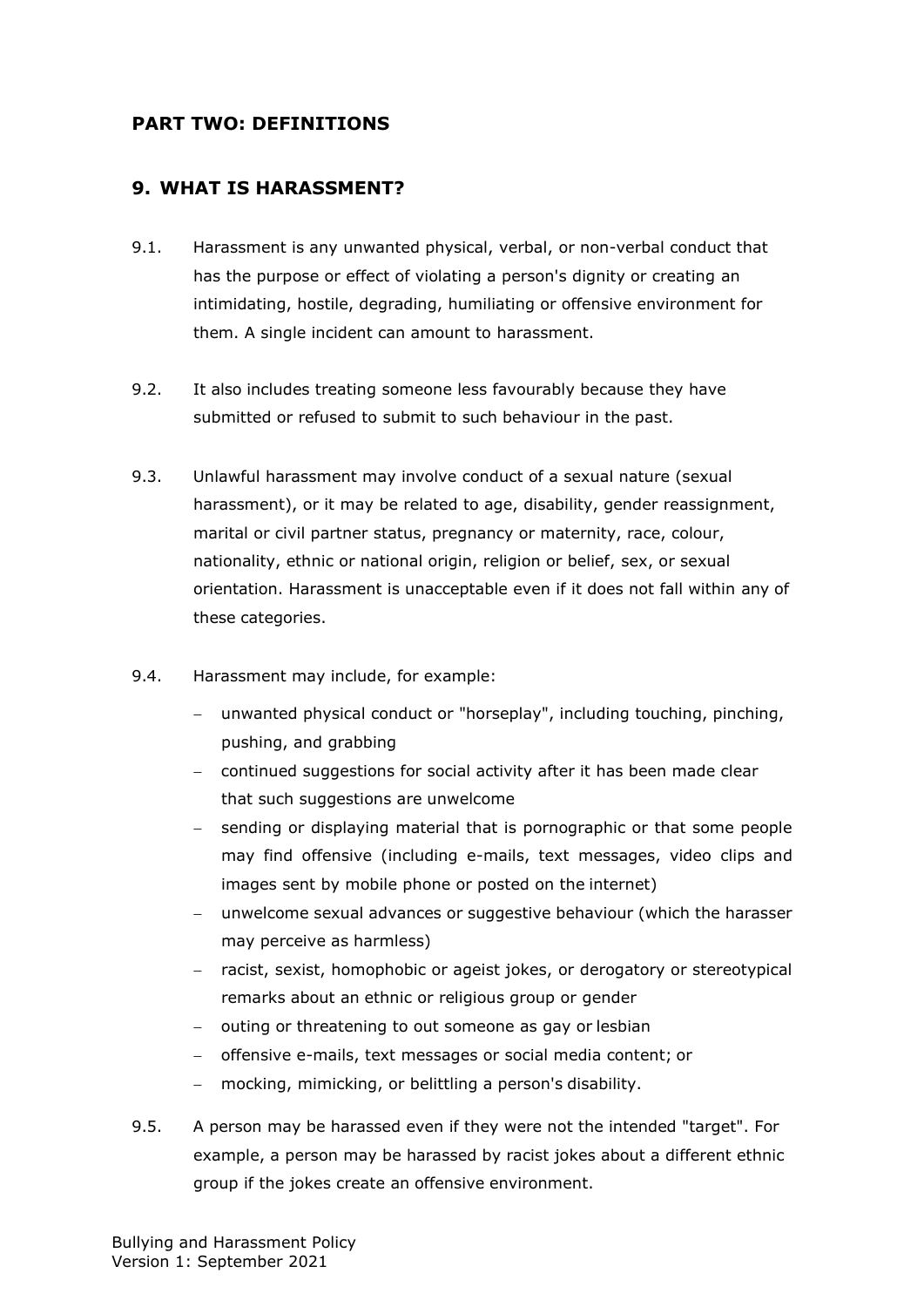9.6. Another form of Harassment is Victimisation. Victimisation is where you are treated less favourably because you have complained (or intend to complain) about discrimination or harassment in the workplace, or because you have helped someone who has been discriminated against.

#### <span id="page-7-0"></span>**10. WHAT IS BULLYING?**

- 10.1. Bullying is offensive, intimidating, malicious or insulting behaviour involving the misuse of power that can make a person feel vulnerable, upset, humiliated, undermined or threatened. Power does not always mean being in a position of authority but can include both personal strength and the power to coerce through fear or intimidation.
- 10.2. Bullying can take the form of physical, verbal, and non-verbal conduct. Bullying may include, by way of example:
	- − physical or psychological threats
	- − overbearing and intimidating levels of supervision
	- − inappropriate derogatory remarks about someone's performance
- 10.3. Legitimate, reasonable, and constructive criticism of your performance or behaviour, or reasonable instructions given to you in relation to your study or work, will not amount to bullying on their own.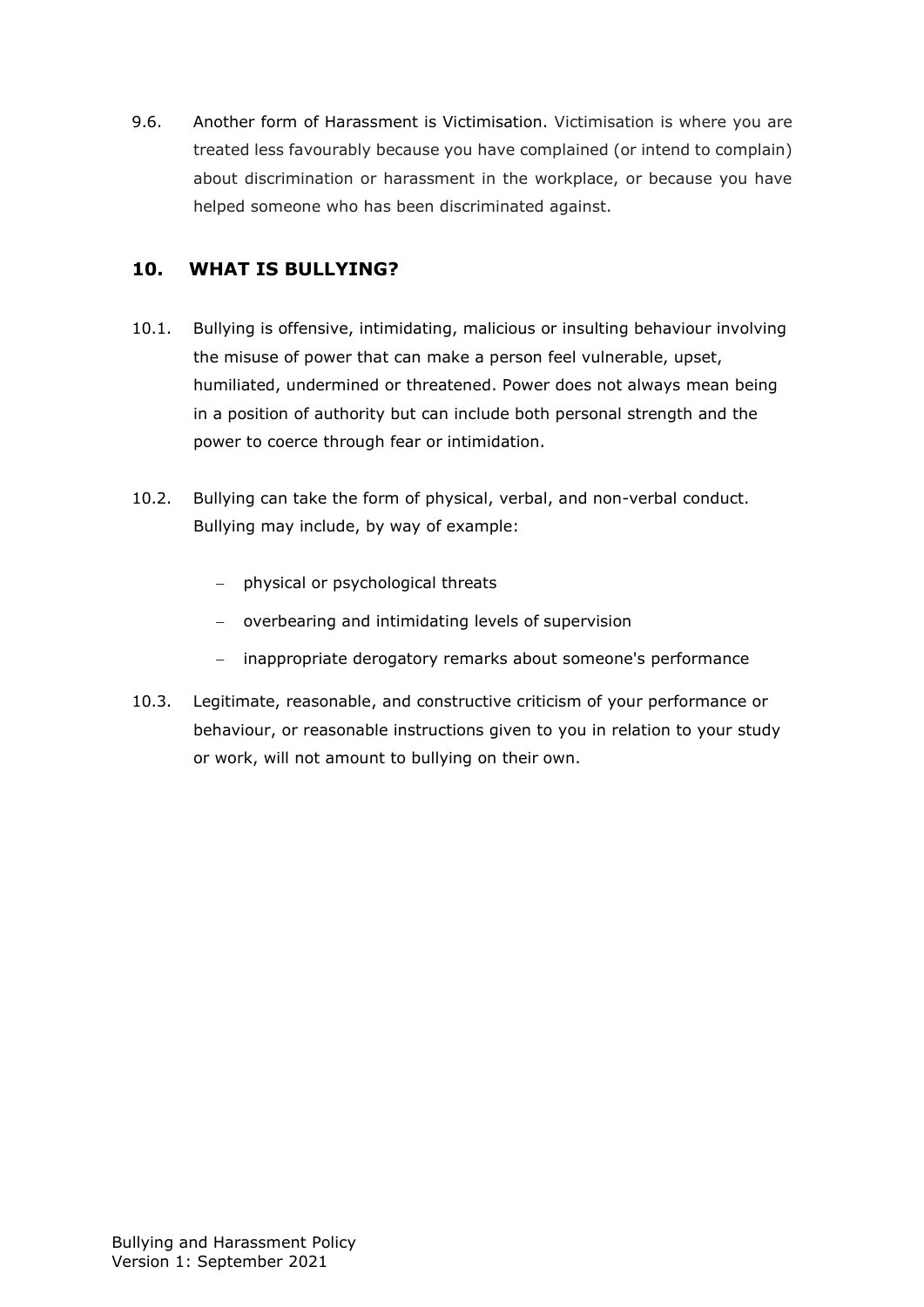#### <span id="page-8-0"></span>**PART TWO: PROCESS**

#### <span id="page-8-1"></span>**11. WHAT TO DO IF YOU ARE BEING BULLIED OR HARASSED**

- 11.1. If you consider that you have been harassed, bullied, or received other unacceptable treatment from a member of the TEDI-London community, you should bring this to our attention through your Personal Tutor or the Student Experience Officer. Or if these members of staff are the alleged perpetrators, then to another member of the Academic Team or Registry.
- 11.2. At any stage you will be supported in your decisions including through our Student Hub Services and/ or you may wish to consult your General Practitioner (GP).
- 11.3. The matter should normally be raised without unreasonable delay, i.e. as soon as it occurs, or comes to light or within three months of the most recent episode.
- 11.4. Many issues can be resolved informally, using techniques such as mediation, this approach is encouraged wherever possible.
- 11.5. You are encouraged if you feel uncomfortable with behaviour verbal or physical to take a note of the time, venue and location and the details of what has been said or done as soon as you can after the event(s).
- 11.6. Keep a diary if behaviour has been ongoing and your thoughts / impact, who you have shared the detail and when and any changes you have felt you had to make to mitigate the impact
- 11.7. You could talk directly to the individual(s) or put it in writing. You should keep a copy of note of what has been said or sent for future reference should it be required.
- 11.8. If you feel able to raise this directly with the individual, use the EEC acronym –
	- − **E**xplain what they have done or said,
	- − **E**ffect what the effect was on you
	- − **C**hange what you would like to see change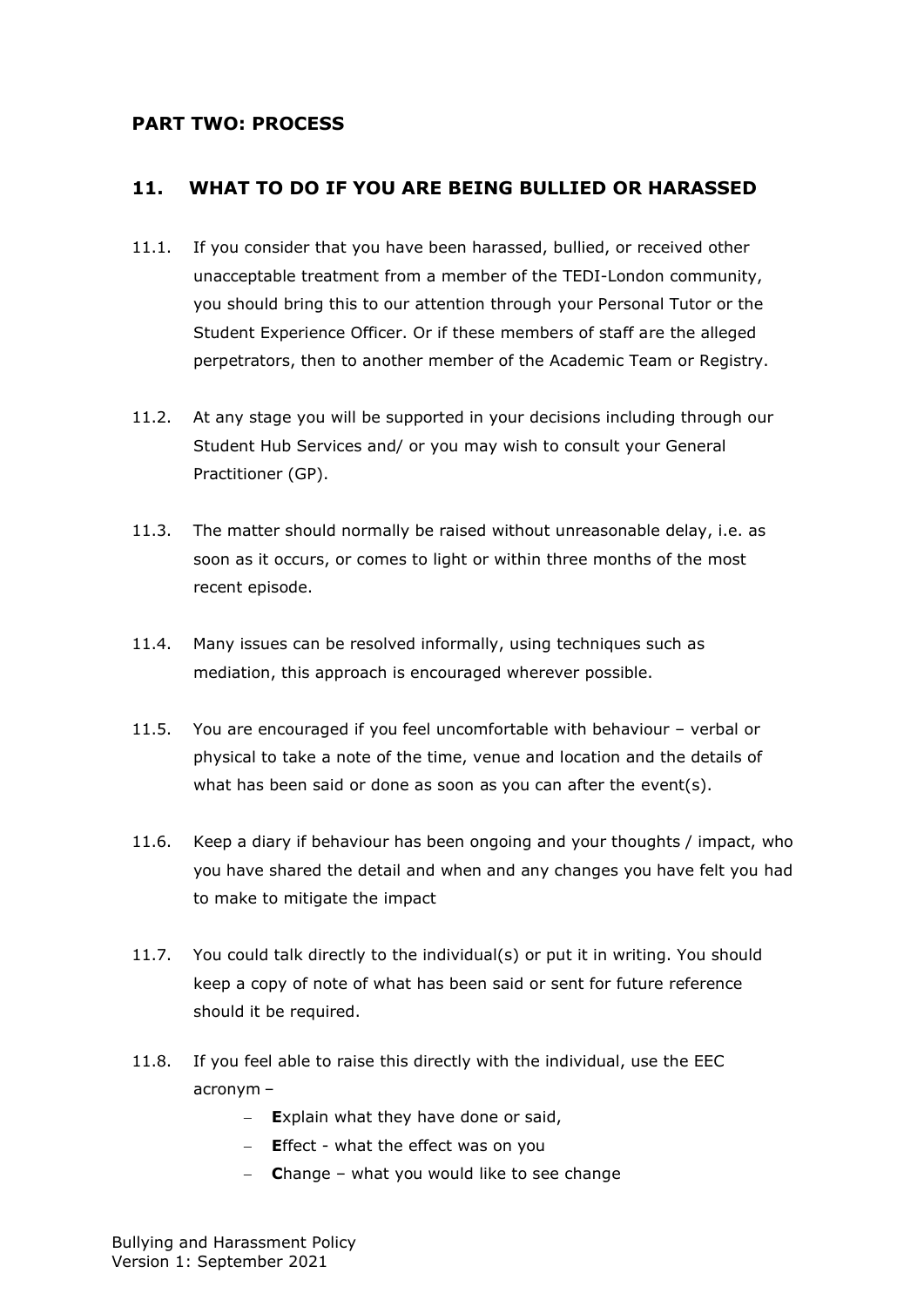11.9. If you are not able to have this conversation yourself, you should speak to your Personal Tutor or Student Experience Officer who will facilitate the conversation on your behalf, following the process outlined in the Informal Route section below.

#### <span id="page-9-0"></span>**12. INFORMAL ROUTE**

- 12.1. We can facilitate a conversation between you and the alleged perpetrator. This is known as a **Bullying and Harassment meeting**.
- 12.2. The Bullying and Harassment meeting is informal and confidential. It is an opportunity for all parties to discuss the situation in a facilitated conversation with a TEDI-London member of staff who has been trained to facilitate such conversations, or an external mediator. Notes will be taken to make sure that there is a thorough record of all meetings.
- 12.3. Those participating in a Bullying and Harassment meeting may contact the King's College London Students' Union (KCLSU) for guidance and may be accompanied at the meeting by an adviser from KCLSU or by a friend/supporter of their choice (such person may not attend in a legal capacity).
- 12.4. All parties present at the Bullying and Harassment meeting will be advised of the outcome of the meeting in writing, including any actions to be taken following the meeting.
- 12.5. All allegations are taken seriously, and we want to enable relationships to move forward positively where this is possible.
- 12.6. We may suggest that the two parties work away from each other, but we acknowledge that this might not always be possible. In group work for example, both parties may need to be separated in a sensitive manner.

#### <span id="page-9-1"></span>**13. FORMAL ROUTE**

13.1. There are some instances where you might want to make a formal allegation. This might be: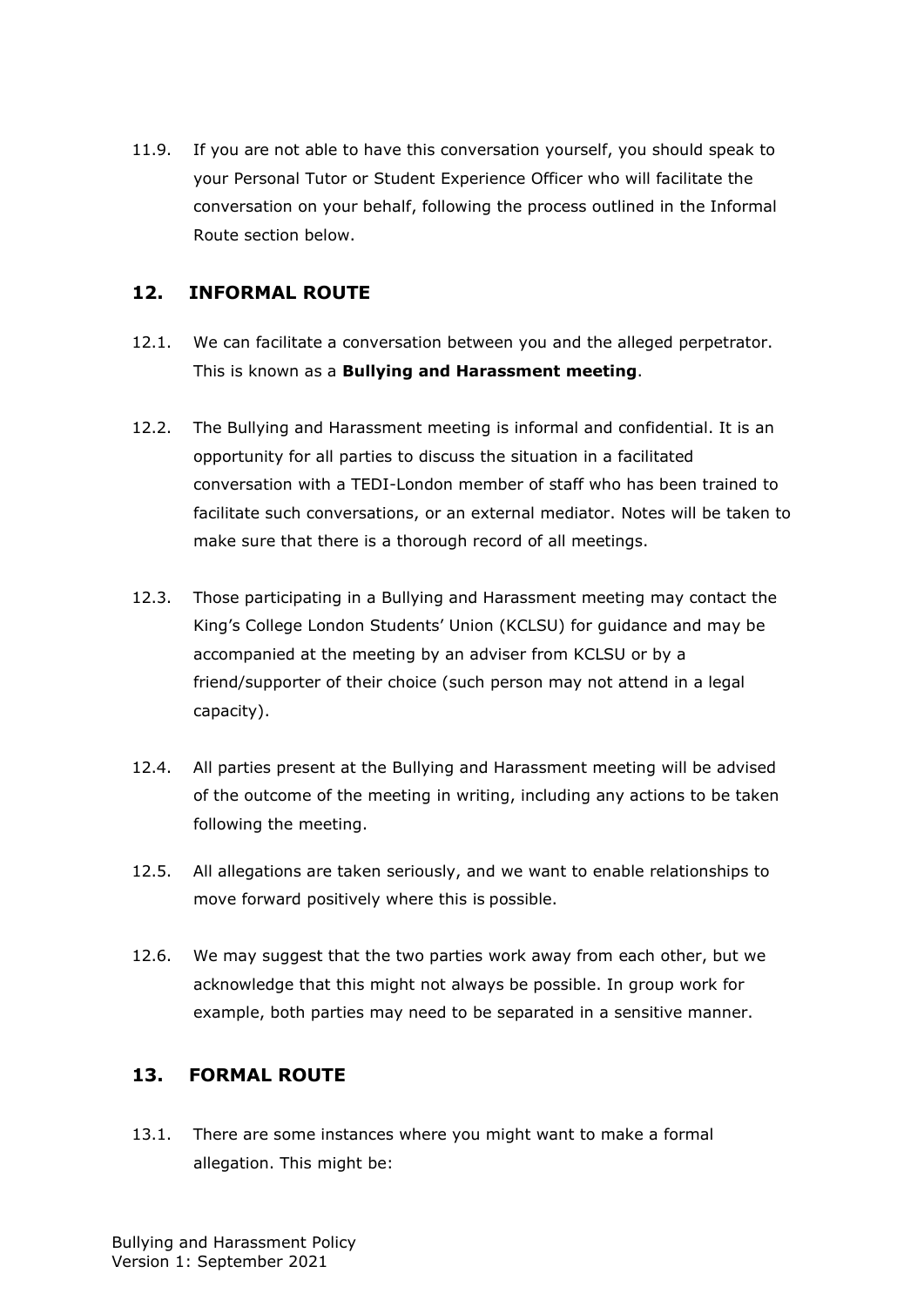- − where matters cannot be resolved informally,
- − if you are dissatisfied with the outcome of the informal stage, or
- − if the behaviour continues.
- 13.2. You can elect not to follow the informal route and to pursue a formal route only.
- 13.3. We deal with formal bullying and harassment allegations via our Student [Discipline](https://tedi-london.ac.uk/policies/) Policy. We will investigate all allegations and will take formal action where appropriate, in line with the Student Discipline Policy.
- 13.4. In some cases where concerns have come to the attention of members of staff or students, we may decide to take formal action even where an individual is themselves unwilling to pursue the matter formally. In such cases the student(s) concerned will be informed of this.

# <span id="page-10-0"></span>**14. WHAT IF YOU ARE ACCUSED OF BULLYING, HARASSMENT OR VICTIMISATION?**

- 14.1. We recognise that a complaint made about you such as bullying, harassment or victimisation is difficult and can be stressful and/ or distressing.
- 14.2. We are committed to treating all allegations seriously and objectively. We will ensure that remedial or other action is taken as appropriate.
- 14.3. We will ensure the procedure enables all parties to be treated in line with the rules of natural justice:
	- − what the actual complaint is about
	- − that you have an opportunity to be accompanied to any meetings under this and related policies
	- − that you can put forward your point of view at every stage and to be heard objectively
- 14.4. Support is available for you throughout informal or formal stages including Counselling and Mental Health and/or Kings College London Students' Union. Your behaviour may have been received as harassment or bullying even if you did not intend to cause offence or you consider the other party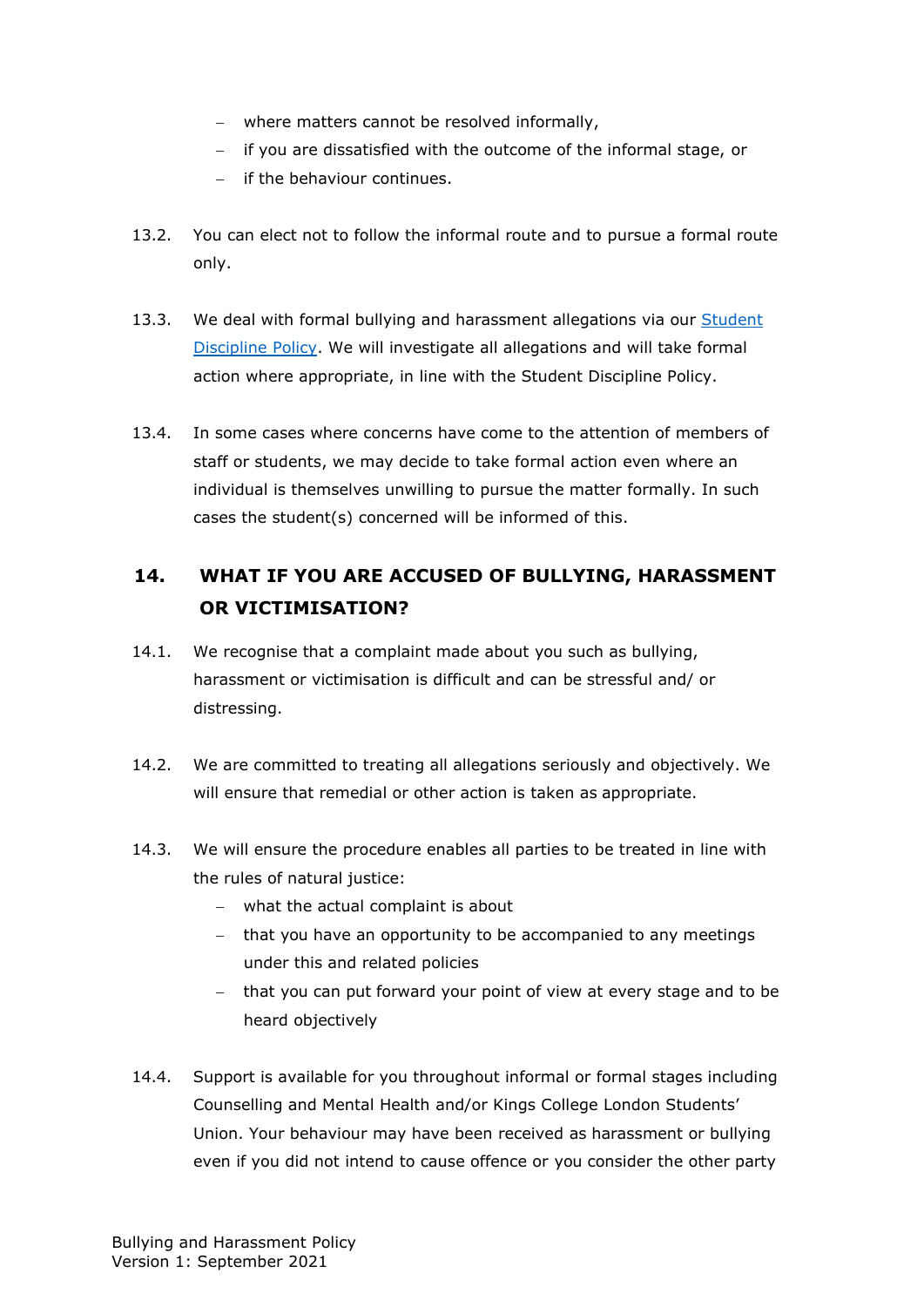is being oversensitive.

14.5. You are asked to remember that being open to and prepared to accept feedback and offering a heartfelt apology may be a resolution depending on the circumstances and the view of the complainant

# <span id="page-11-0"></span>**15. WHAT HAPPENS IF A COMPLAINT HAS BEEN MADE VEXATIOUSLY?**

- 15.1. In many cases of potential bullying and harassment cases, there are two conflicting views of the same events which must be considered.
- 15.2. If you have submitted a complaint in good faith, you will not suffer a detriment as a result of raising a complaint, even if it is not upheld.
- 15.3. However, in the rare event and (on the balance of probabilities) it is concluded by the investigating manager that a complaint was raised in bad faith, the complaint may be used as a basis for taking disciplinary action against the complainant.